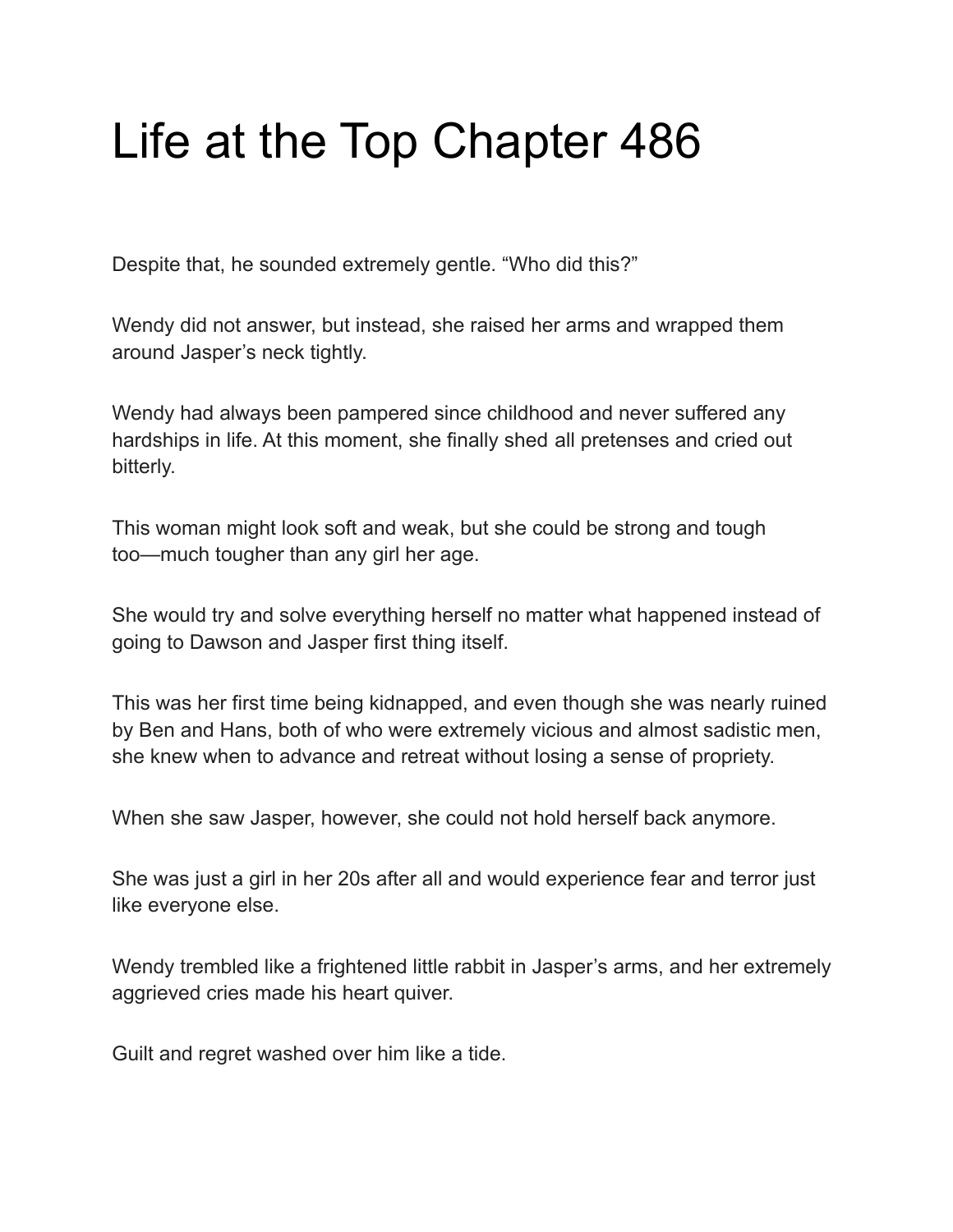From the day he was reincarnated until now, fear was nonexistent even when he first started investing. He had used up all of his savings and one and only house loan, putting all of it into the futures market. He risked having his reputation swept away if he was not careful enough.

In Harbor City, fear was nonexistent even when he hosted a 100-billion-dollar rescue plan, running the risk of losing everything if he took one wrong step. Everything he fought so hard for would go down the drain.

In Swallow Capital, fear was nonexistent when he faced the Turners and the oppression of the aristocrats.

Right now, however, fear had washed over Jasper.

He feared that something would happen to Wendy.

He feared that irreversible things would happen.

Wendy was crying. After experiencing emotional turmoil and finally being able to vent out her feelings, she passed out.

"Guards!" Jasper held Wendy in his arms and shouted outside the door.

Two female bodyguards standing outside the door rushed in immediately.

"Mr. Laine," the female bodyguards called out to him.

"Take Ms. Wendy into the car to get some rest. Has the doctor arrived?" Jasper said solemnly.

"The doctor has arrived and is waiting downstairs," the two female bodyguards answered, carefully helping Wendy up.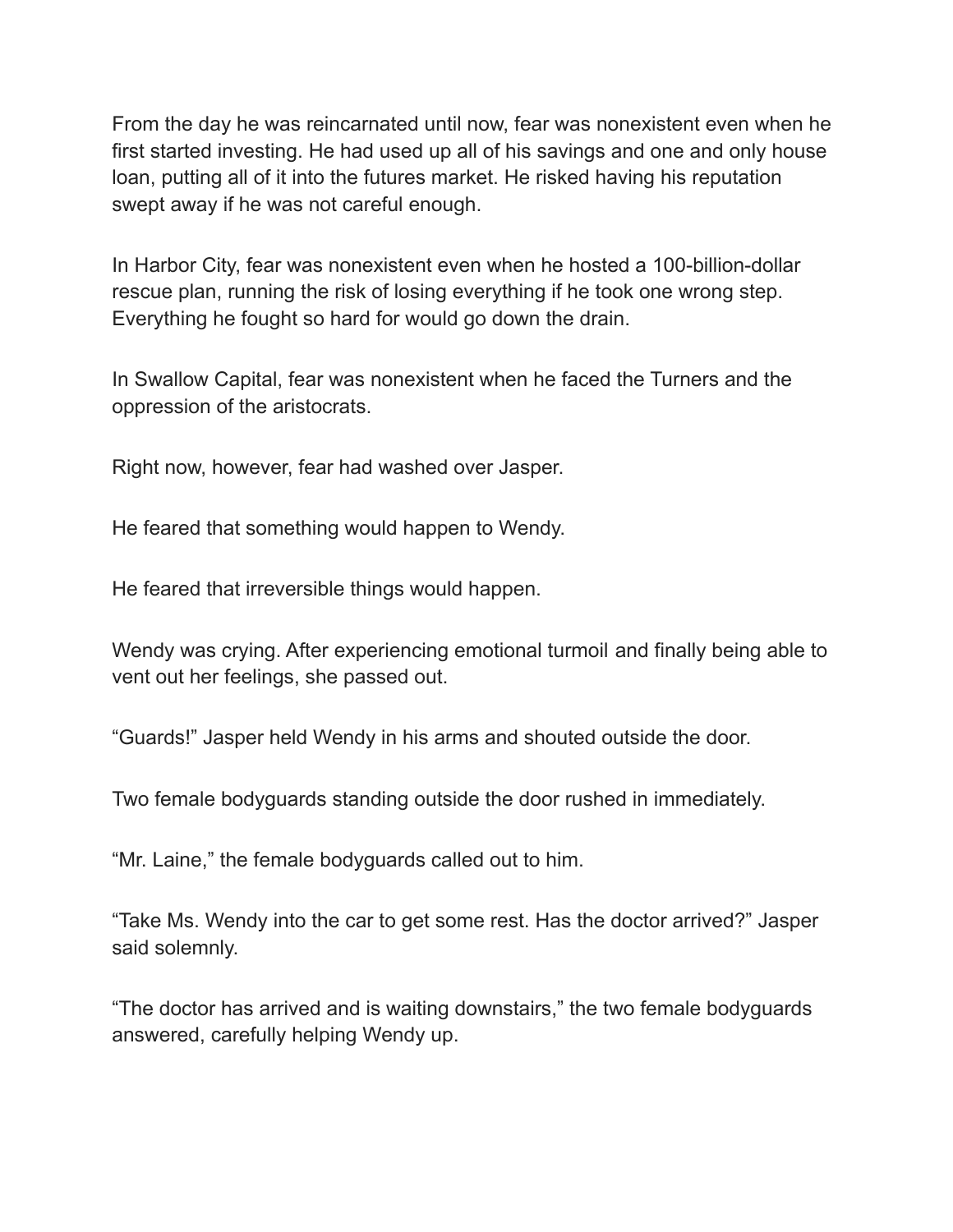Jasper stood up once the female bodyguards carried the unconscious Wendy downstairs.

He looked at Hans and then at Ben.

After taking a deep breath, he asked softly, "How do you wish to die?"

Hans was sweating profusely from the pain, but he sneered when he heard what Jasper said, paying no heed to it.

In his opinion, Jasper did not have the guts to lay a finger on him.

Ben, on the other hand, stared fixedly at Jasper and exclaimed, "How is this possible?! How did you find this place?!"

Jasper pretended as though he did not hear what Ben just said. He walked up to him, lifted his leg, and stepped on Ben's palm while muttering, "Was this the hand you used to slap Wendy?"

As soon as he said those words, Jasper stomped on Ben's palm and began grinding his foot hard.

"Arghhh!"

A bone-piercing pain gushed forth from the palm of Ben's hand and shot straight to his heart. He opened his mouth and let out a heart-wrenching scream.

The shrill cries could chill the hearts of those who heard it.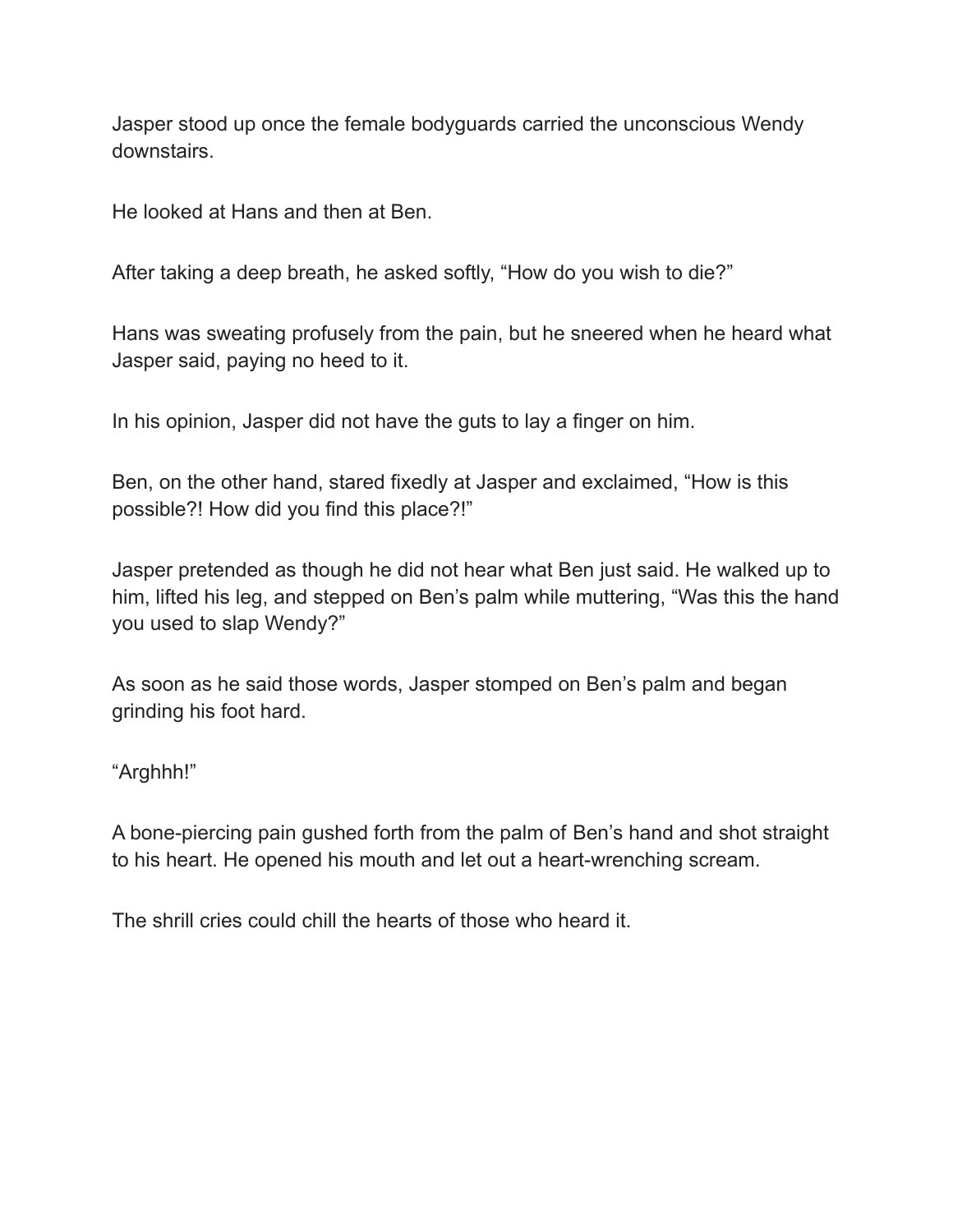# Life at the Top Chapter 487

The flesh of Ben's palm was ground vigorously by the heel of the leather shoe.

This degree of pain was one that hardly anyone could stand.

Ben's palm was lacerated and bloody at once.

Fresh crimson blood pooled around his palm on the floor, followed by the sound of cracking bones under the crushing and grinding of Jasper's leather shoe.

Ben subconsciously put up a fierce resistance, his other hand hitting and scratching Jasper's trouser leg frantically. He was trying to get Jasper to loosen his foot.

Despite that, Jasper's eyes grew even more sinister and colder as he stared at Ben with a blank expression. It was as if he was staring at a corpse. "Not this hand? Is it the other one?"

Julian tossed aside Fiona, who had now lost her ability to resist, and walked over. He raised his leg and kicked Ben's shoulder blades.

Ben let out a blood-curdling scream, his other hand going limp as well. Jasper raised his leg to step on that palm too.

Ben's face was filled with horror.

"No, I wasn't the one who slapped her!"

Ben spoke faster than ever before. He said frantically, "It was Fiona! That woman did it!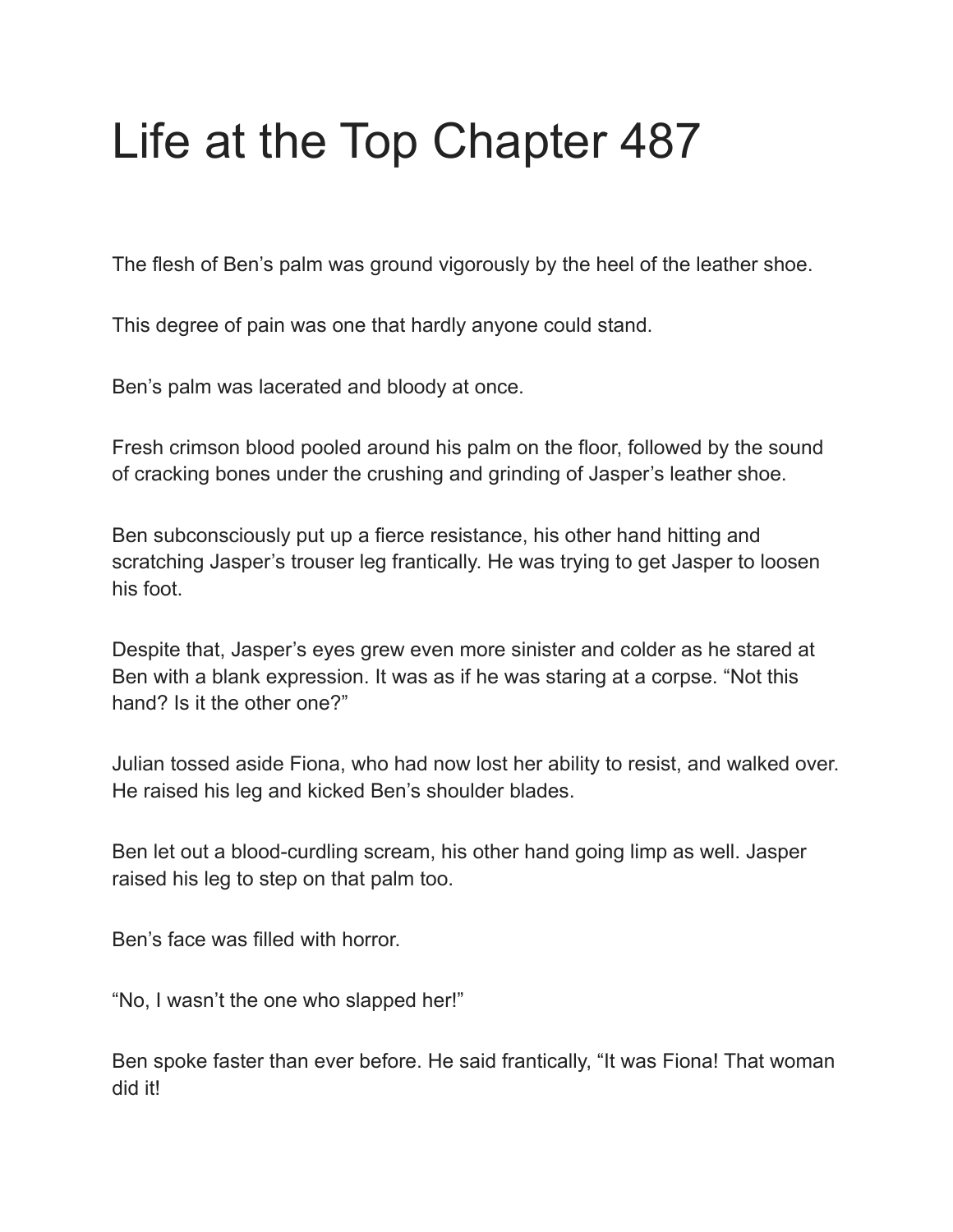"Wendy tried to jump off the building earlier so Fiona slapped her. I didn't do it!"

Jasper looked at Ben without an expression on his face. He waited for him to finish before saying calmly, "Julian."

Julian understood what he wanted at once.

Like Aaron, Fiona was simply a thug. A person like that was not worth having Jasper take action himself.

"Cripple both her hands."

When Jasper's voice fell, Julian had already walked up to the horrified-looking Fiona. Before she could say anything, Julian raised his hands and grabbed her arms.

#### Click!

Comminuted fractures of the shoulder blades on both sides.

That was not enough for Julian to release his pent-up anger. He grabbed Fiona's slightly intact right hand and said indifferently, "This is the hand, right?"

Having said that, Julian crushed Fiona's fingers one by one as she let out a horrible shriek.

Although her shoulder blades had comminuted fractures, her pain nerves were still intact, hence Fiona could feel the intense pain of her fingers being crushed little by little.

The pain nearly knocked Fiona out. She tried to resist, but her left hand was already twisted, not to mention her crushed shoulder blades. She had lost all ability to resist.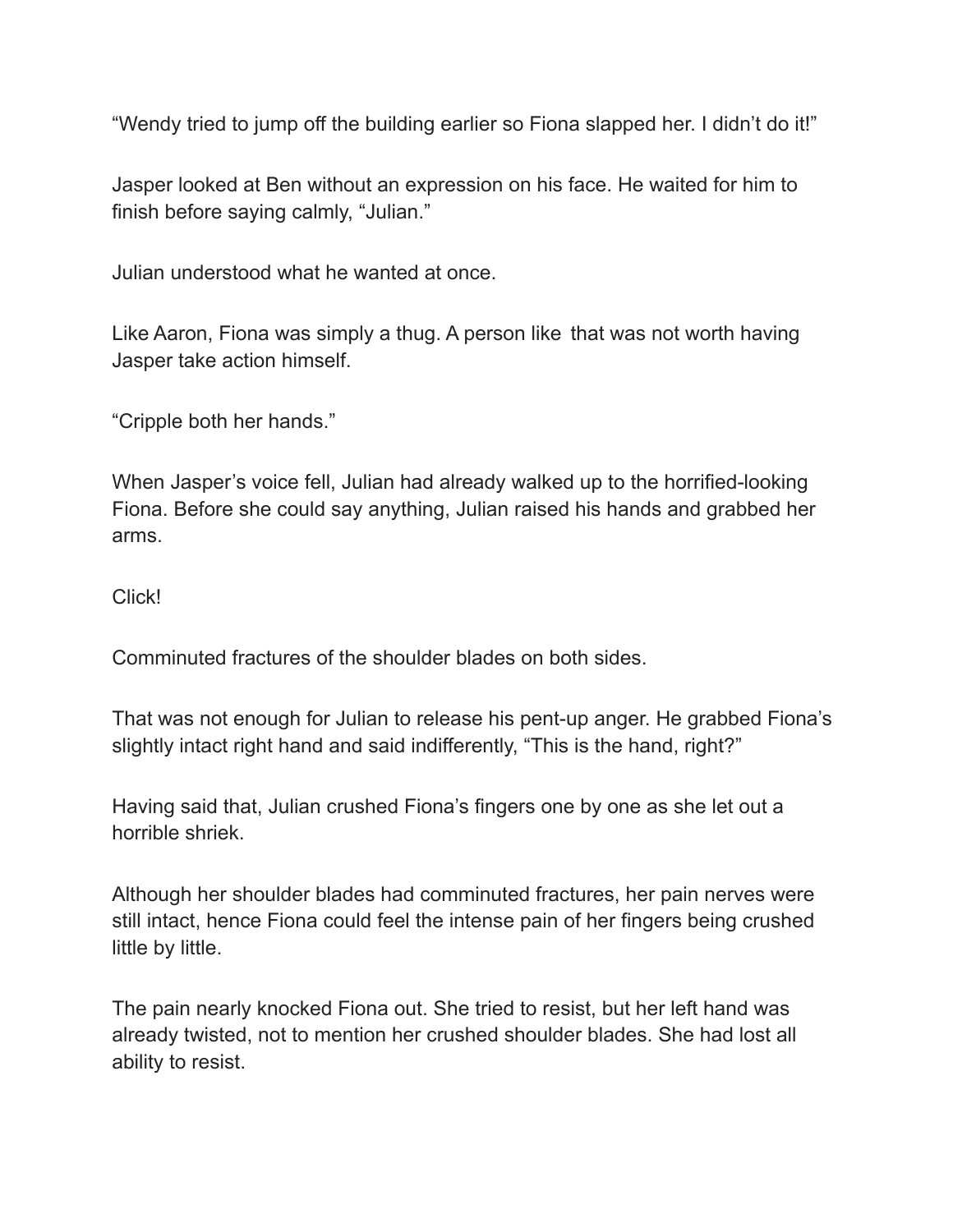She could only watch as Julian crippled her.

Fiona had given up on all hope completely. She knew that it was all over.

Under the dual stimulation of her mind and body, Fiona spat out a mouthful of blood and fainted on the floor.

Ben saw the tragic state Fiona was in and felt fear enveloping her.

"What are you doing, Jasper?!" Ben screamed.

Jasper did not say anything. He bent down and grabbed Ben by the collar, lifting him from the ground. He then made a fist with his right hand. He exhausted all of his strength and hurled a punch on Ben's face.

It was an extremely powerful punch.

Jasper had not practiced martial arts before, but he was now in the prime of his life. He had been exercising since his reincarnation, hence his punch was not one that ordinary people could stand.

Ben did not scream when he took Jasper's punch. Instead, he fell backward.

Before he landed on the ground, blood spurted out of his mouth first.

Several white teeth were scattered on the pool of blood on the ground. The contrast of crimson and white had formed a ghastly sight.

"Huff… Huff…"

Ben lay on the ground, breathing hard.

His mouth was filled with blood, half of his face was numb, and every time he breathed, he would take in air that smelled strongly of metallic blood.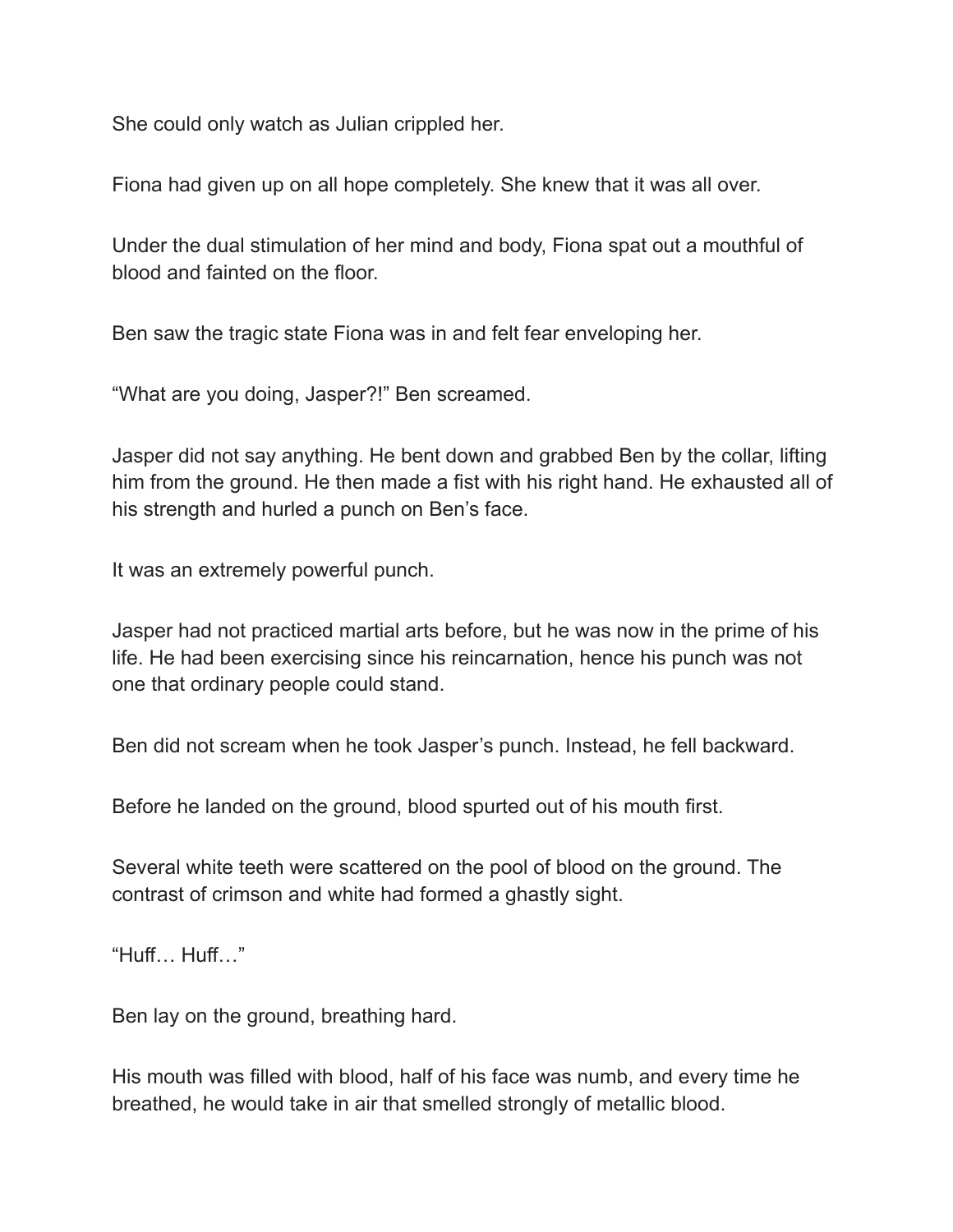Ben raised his eyelids and saw Jasper walking toward him. With his mouth full of blood, he suddenly let out a smile.

He was no longer afraid or terrified at this moment.

Ben's smile looked like a blood bag that had been zipped open, horrifying and blood-chilling.

"Do you know what I regret the most, Jasper? I regret not taking action earlier and having a good time with your woman—what a f\*cking regret!"

His words turned Jasper's expression dark and gloomy, though it was already blank to begin with.

"You will soon begin to regret more things, such as why you even came into this world." Jasper's voice was bone-piercingly cold.

Ben rolled over and lay on his back as blood flowed out of the corners of his mouth. He laughed with much difficulty to express his nonchalance and arrogance.

"Bring it on then! Let's see what you've got. Do you think I'm afraid!? Well let me tell you something, I'm not afraid at all! Why don't you try and kill me? Do you think you're bold enough to do it?

"If you kill me, you'll have to pay with your life!"

Ben seemed to be certain that Jasper would not be bold enough to kill him, hence he laughed wildly. "You can only beat me up, then what? I can always find another chance!

"This is the price you have to pay for offending me!

"I want you to live under my shadow, forever!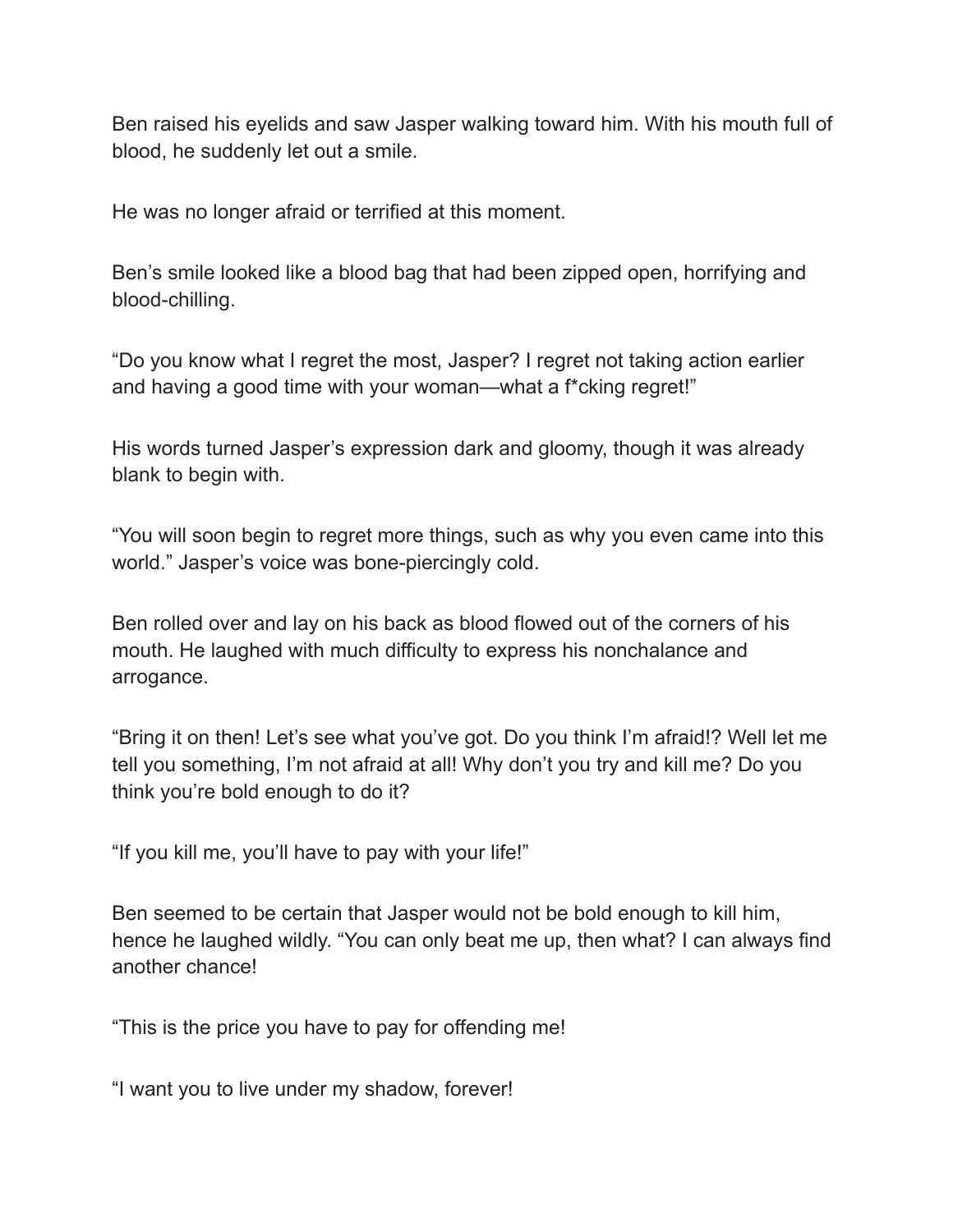"You… Mm… Arghh!"

Ben was halfway through his sentence when Jasper kicked him in the mouth, kicking all the words back in.

This kick nearly sent Ben off the ground. His head was leaning backward and more blood spurted from his mouth. This time, even more of his teeth came off.

The intense pain contorted Ben's face with blood dripping from it. He clung to the ground with all his might, glaring ferociously and bitterly at Jasper. His eyes were filled with madness.

"Jasper."

Hans had no choice but to speak. He struggled to his feet and stood in front of Jasper.

Hans took a deep breath, gritted his teeth, and endured the pain on his body. He said to Jasper while gasping for air, "I'm sure you've vented out your anger by now. I advise you to stop. If something happens to my nephew, then even the gods can't save you!"

Having said that, Hans narrowed his eyes slightly and stared at Jasper before sneering. "You can't deal with the Hulls alone."

Jasper looked at Hans coldly and said, "You once said that you've messed with many women before, right?"

Hans smiled triumphantly and said, "That's nothing. I haven't had the chance to mess with real women of fine quality yet, though. It's okay, I still have plenty of chances in the future."

The threat in Hans' words was evident.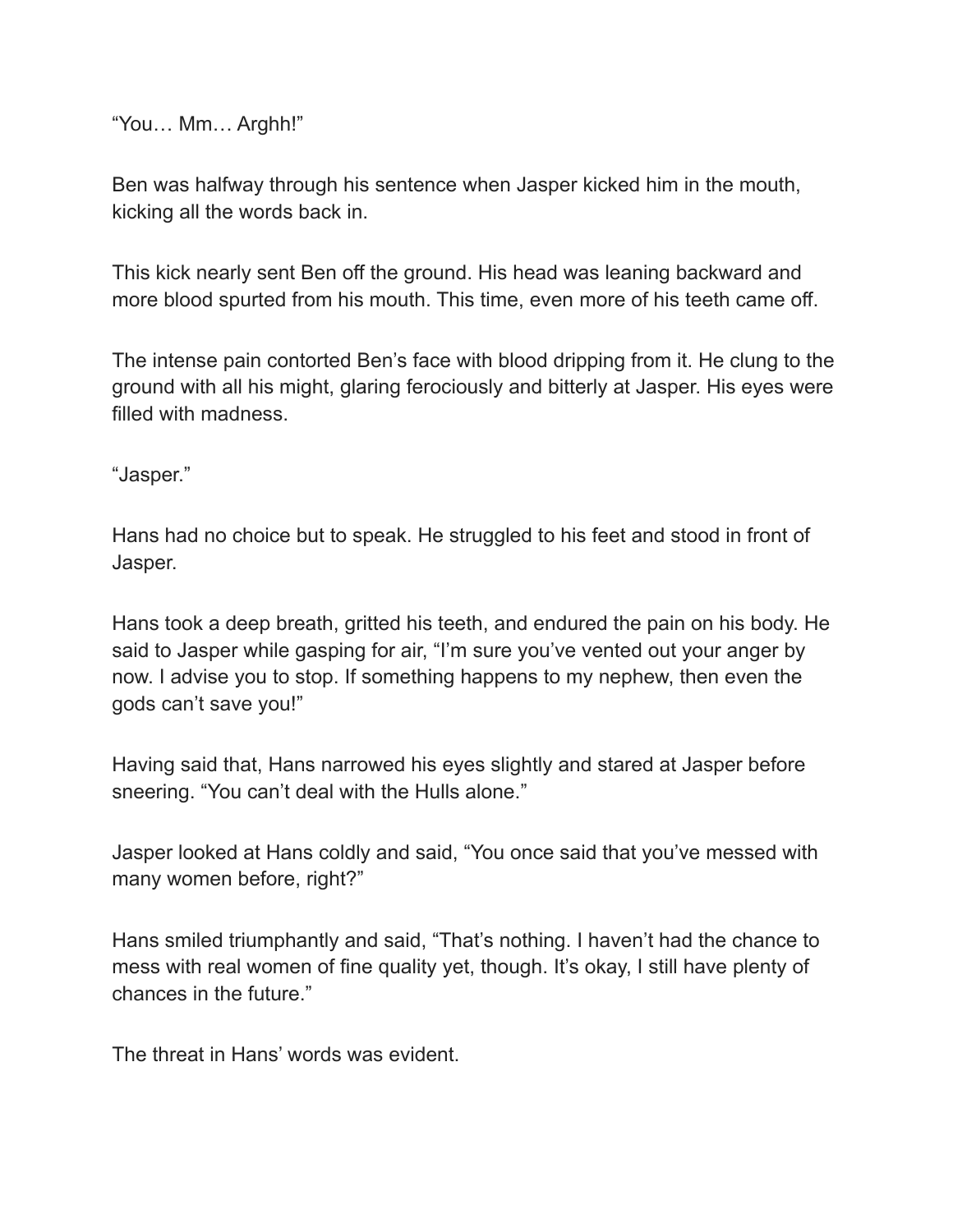He stared at Jasper and said, "You should stop. I know we've crossed the line this time, but what can you do? Worst comes to worst, we'll compensate and make negotiations with you. If you refuse to let this drop, then you will only suffer losses in the end!"

#### Life at the Top Chapter 488

After the initial panic, Hans was no longer afraid.

He had experienced similar things before.

Hans had plenty of experience getting caught on the spot when he tried to use dirty tricks to mess with other people's wives or daughters.

So what?

He was a Hull.

He was Ian's younger brother.

The Hulls were an integral component of the Haddock Chamber of Commerce.

He had experienced many things and settled all of them with money and authority.

As time passed, Hans understood how things worked.

It was no big deal for him to mess with women, not when he had attained equal status such as the Hulls…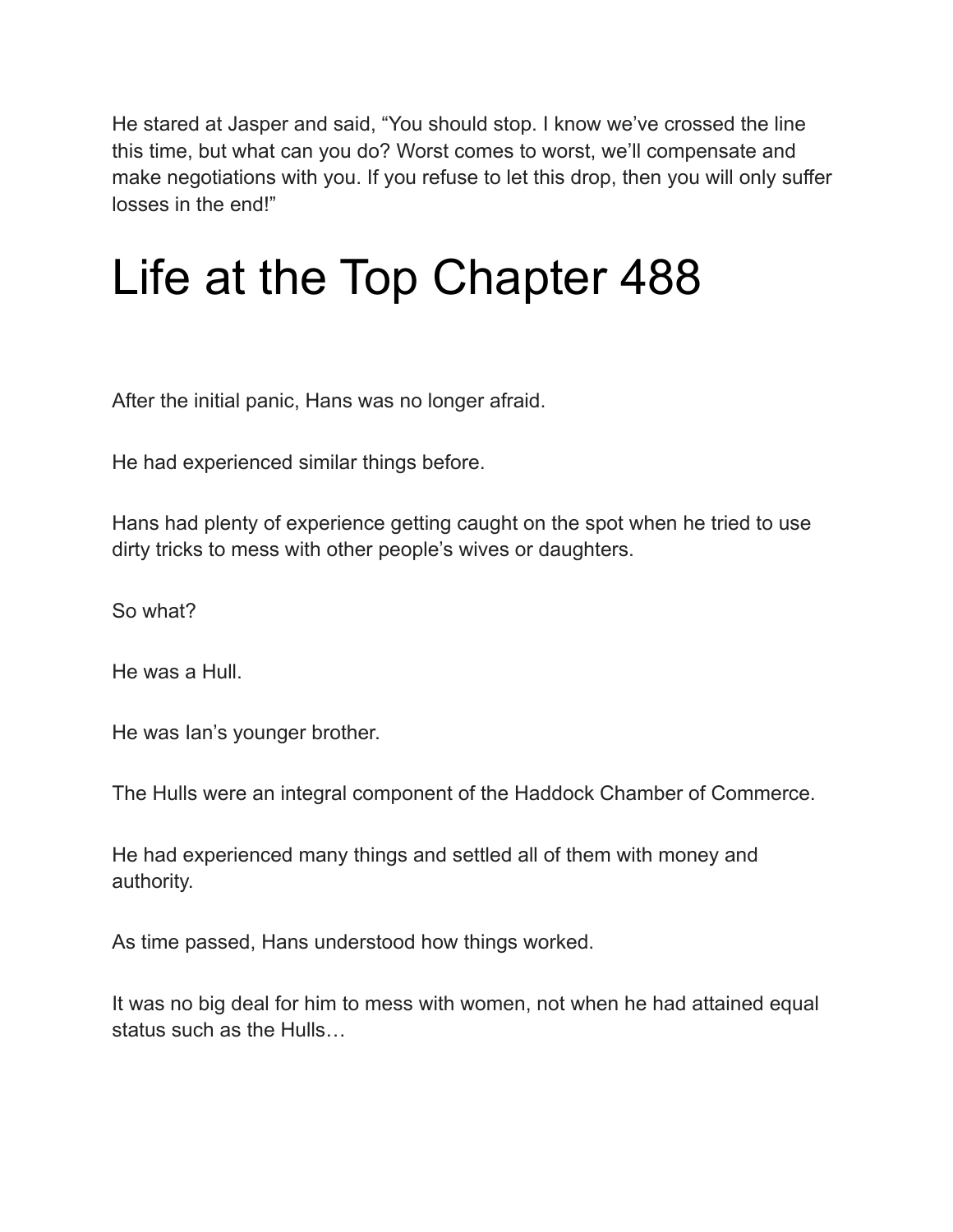The punishment he would receive was nothing more than compensation and compromises.

When the other party had received benefits, they would know better than to fight the Hulls to the end.

In Hans' opinion, the incident today was no exception.

This was Jasper Laine, but so what?

If a businessman wanted to survive in this field, he would know better than to fight the Hulls to the end for the sake of a woman.

Hans knew that he held the winning card.

The Hulls could just compensate them for everything that happened today in the follow-up negotiations.

He did not realize that Jasper's gaze was getting increasingly colder as he stared at him.

"Julian!"

Jasper let out a low growl.

"Yes!"

Julian's nerves were taut, ever ready to take action.

As soon as Jasper gave his orders, he could not care less who the person standing in front of him was.

Even if it was a man of high esteem, he would kill that man first before anything else.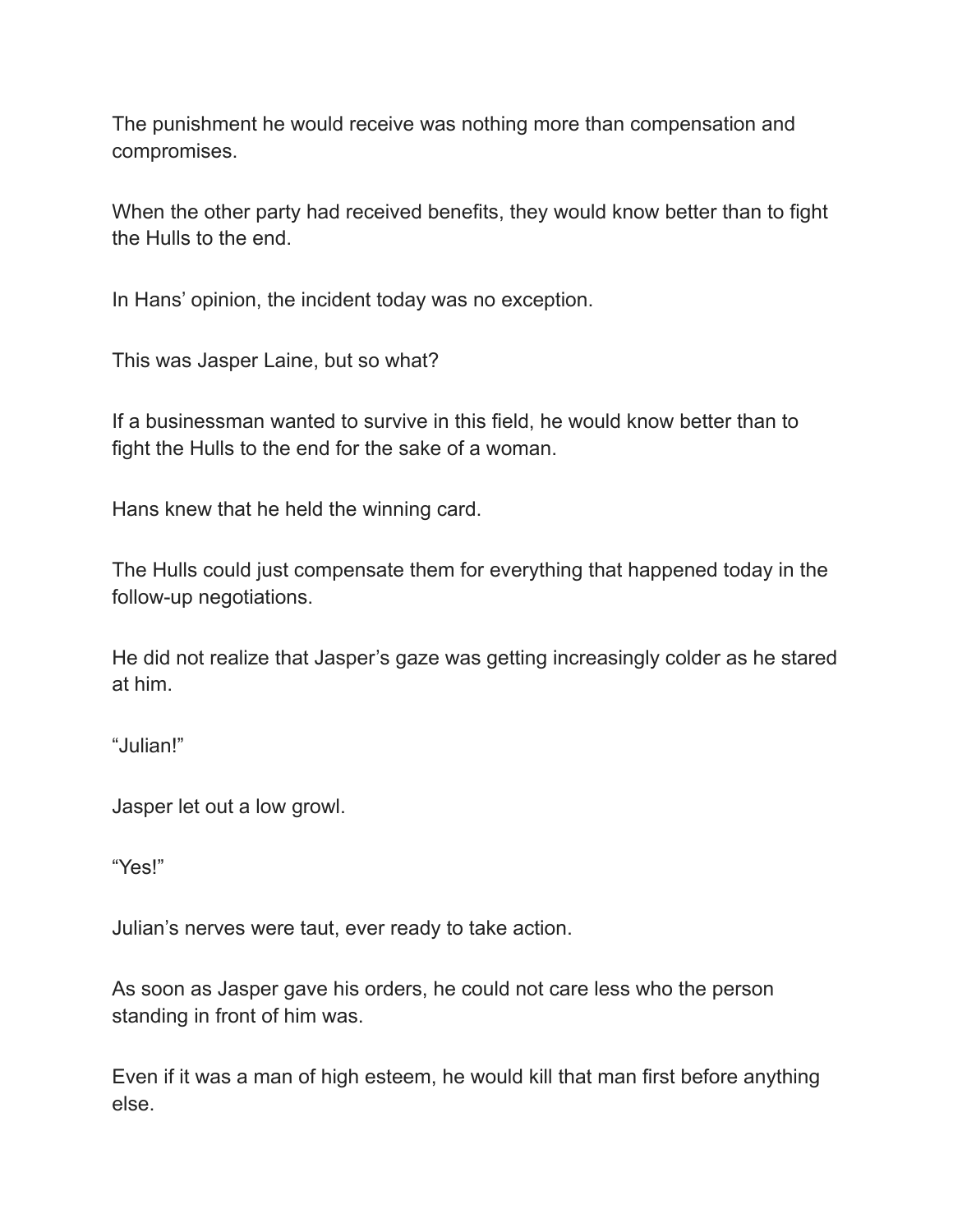The viciousness in Julian's heart was no less than that of Jasper's.

In Julian's opinion, this was all a result of his negligence.

He was even mentally prepared to kill everyone present and surrender himself to the authorities after that.

This was all to repay Jasper and Wendy for their help and to make up for his mistake!

"Castrate him."

Jasper's words were like a steel knife, piercing deeply into Hans' heart.

Hans' complexion changed for the first time ever. He took a step back in horror and raged, "Don't you dare, Jasper Laine!"

Up until now, he still thought that Jasper was only intimidating him. Once he had forced himself to calm down, Hans softened his tone slightly.

"Don't act on impulse, Jasper. The Hulls will not spare you if you do this. This means vengeance! Is it really necessary for you to do this for a woman? Think about it!"

Jasper looked at Hans and said coldly, "I'm a man who will not attack unless I'm attacked. If I'm attacked, I will certainly return the attack tenfold. Unfortunately, both of you have infuriated me completely.

"I didn't even know that I could come so close to losing my mind getting so furious about one thing…

"Benefits? Compromise? They can all go and f\*ck themselves!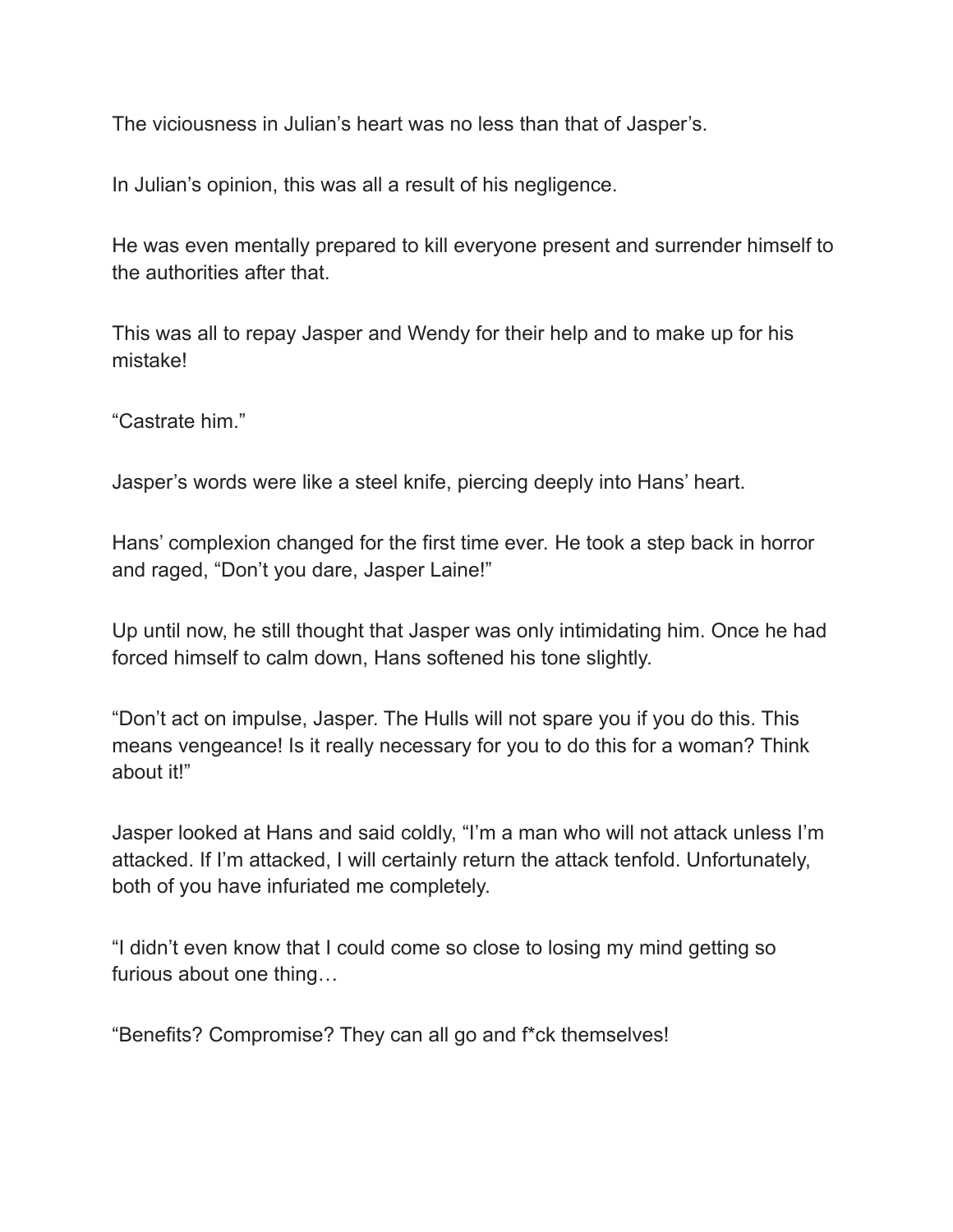"The Hulls are not worth making compromises with. Even if a man of high esteem is the one standing before me today, I will still cripple you first!"

Jasper seemed to be talking to Ben and Hans, but at the same time, he seemed to be talking to himself.

A man needed to learn how to submit to reality.

A man would lick the dust before society.

A man would yield in exchange for a meal on the table.

In order to survive.

In order to live.

It was because he needed to bow down for his family, and only by doing so could he keep them safe.

### Life at the Top Chapter 489

Just like how Jasper would talk and laugh with the Turners and pretend to be polite with Kennedy, someone he had a constant dispute with, even though they both wished to trample each other to death.

This was the adult's world, where interests were paramount. The higher one's opponent's level was, the less likely it was for them to tear each other apart.

If his family was no longer around, why would he still need to f\*cking compromise?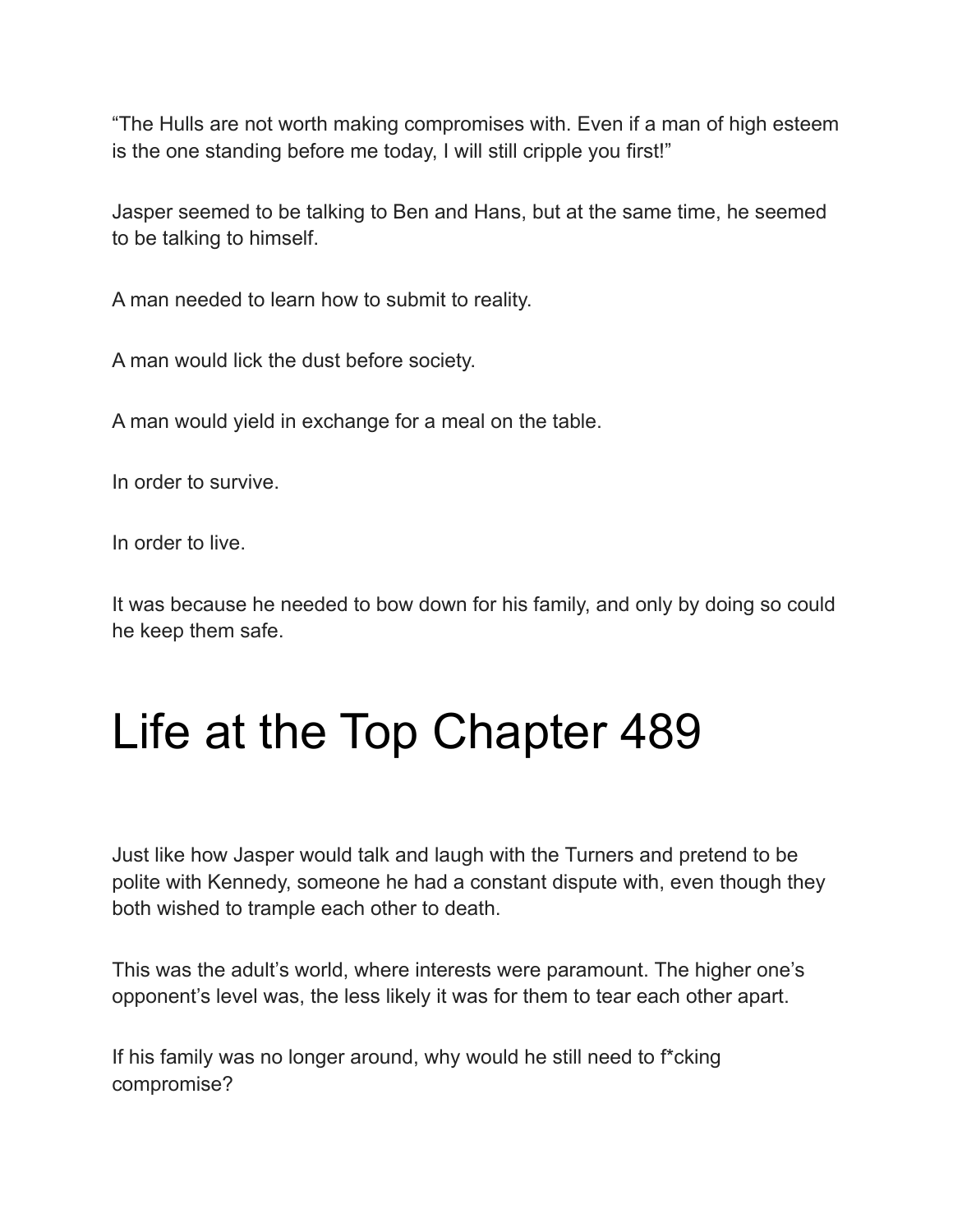Today, Jasper wanted the whole world to know…

That if anyone offended him, he would flip the table straight away and bring everyone down with him!

"Are you deaf, Julian?!"

Jasper's roar brought Julian back from his reverie.

Julian growled and rushed up to Hans.

Hans was filled with horror. At this very moment, he finally realized that Jasper was serious and not just trying to intimidate him.

He was serious about doing it.

"Don't, Jasper! No!"

Hans only had the time to say this before getting kicked on the lower abdomen by Julian.

It was an extremely forceful kick.

Hans' stopped begging for mercy immediately as if someone had pressed the pause button.

His eyes widened, his mouth dropped open, and his wide eyes dulled.

In pitch darkness, he felt a piercing pain in his groin area.

The bone-piercing pain rose from his lower abdomen, spreading all over Hans' limbs in an instant. There seemed to be a chord in his head, and under the intense pain, it snapped at once.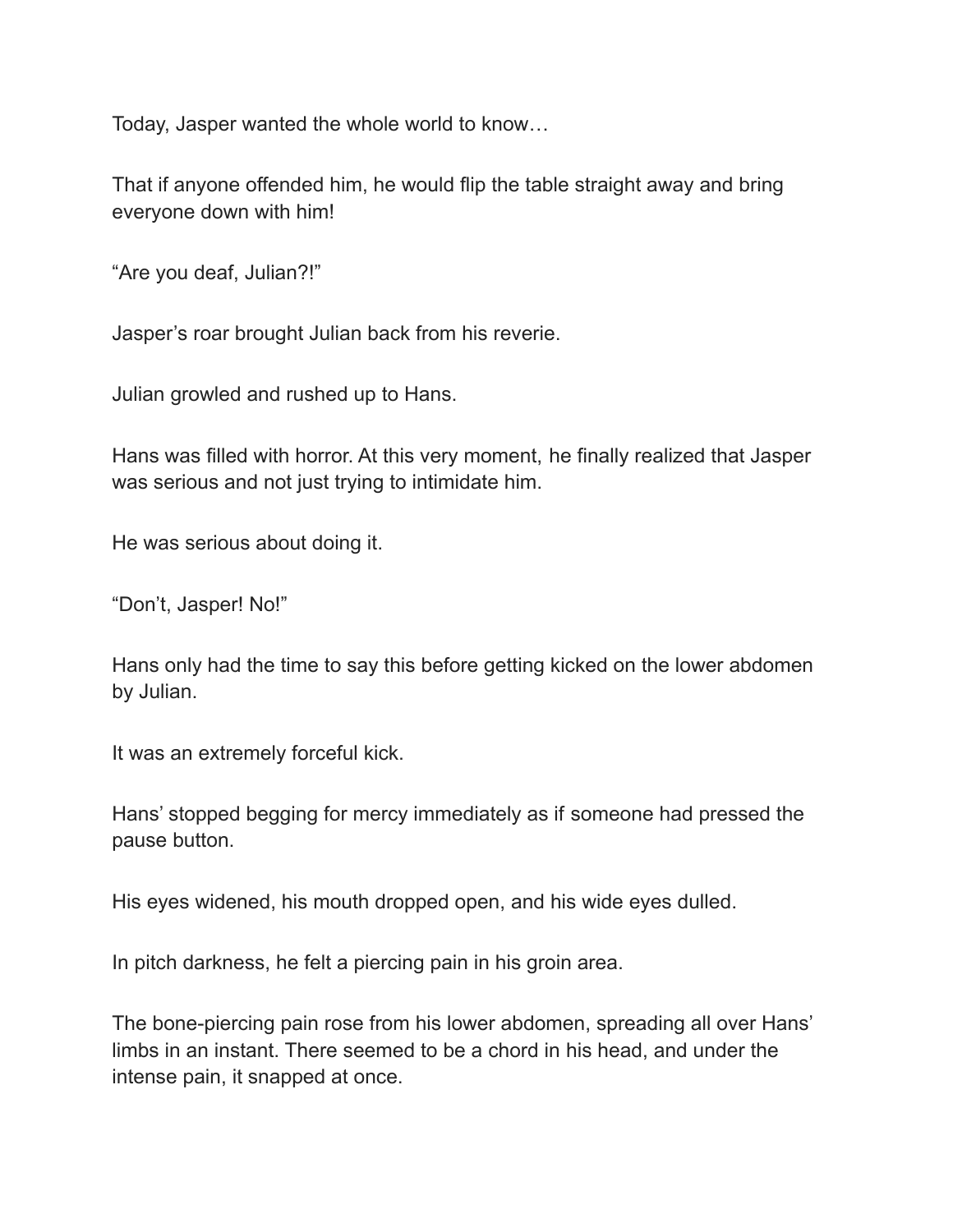The pain was indescribable. He firmly clenched his injured groin area with his hands, his entire body arching in pain.

Hans' mouth was wide open. He tried to scream to express his pain, but no matter how hard he tried, he could only make huffing sounds from his throat.

Hans crashed to the ground on his side, his body twitching as though he was having epilepsy.

His face was flushed, his veins were throbbing, and huge beads of sweat filled his face.

Compared to the physical pain, Hans found it much harder to accept the fact that he could never use his lower body to commit sin again.

This realization was more painful than death for Hans who found pleasure in messing with women.

Jasper watched Hans pass out with a cold gaze and turned to look at Ben.

"It's your turn now."

Jasper murmured, squatting down in front of Ben whose face was now covered in blood. He said flatly, "The hatred in my heart has finally dissipated a little, but I still won't spare you so easily or it'll be a shame to waste all your effort in putting this show together."

Ben looked at Jasper and laughed hysterically.

His laughter echoed in the empty room, sounding eerie and terrifying.

Ben laughed to the point that he could hardly breathe before saying, "Bring it on. C'mon, kill me. Hurry up. Kill me. Hahaha…"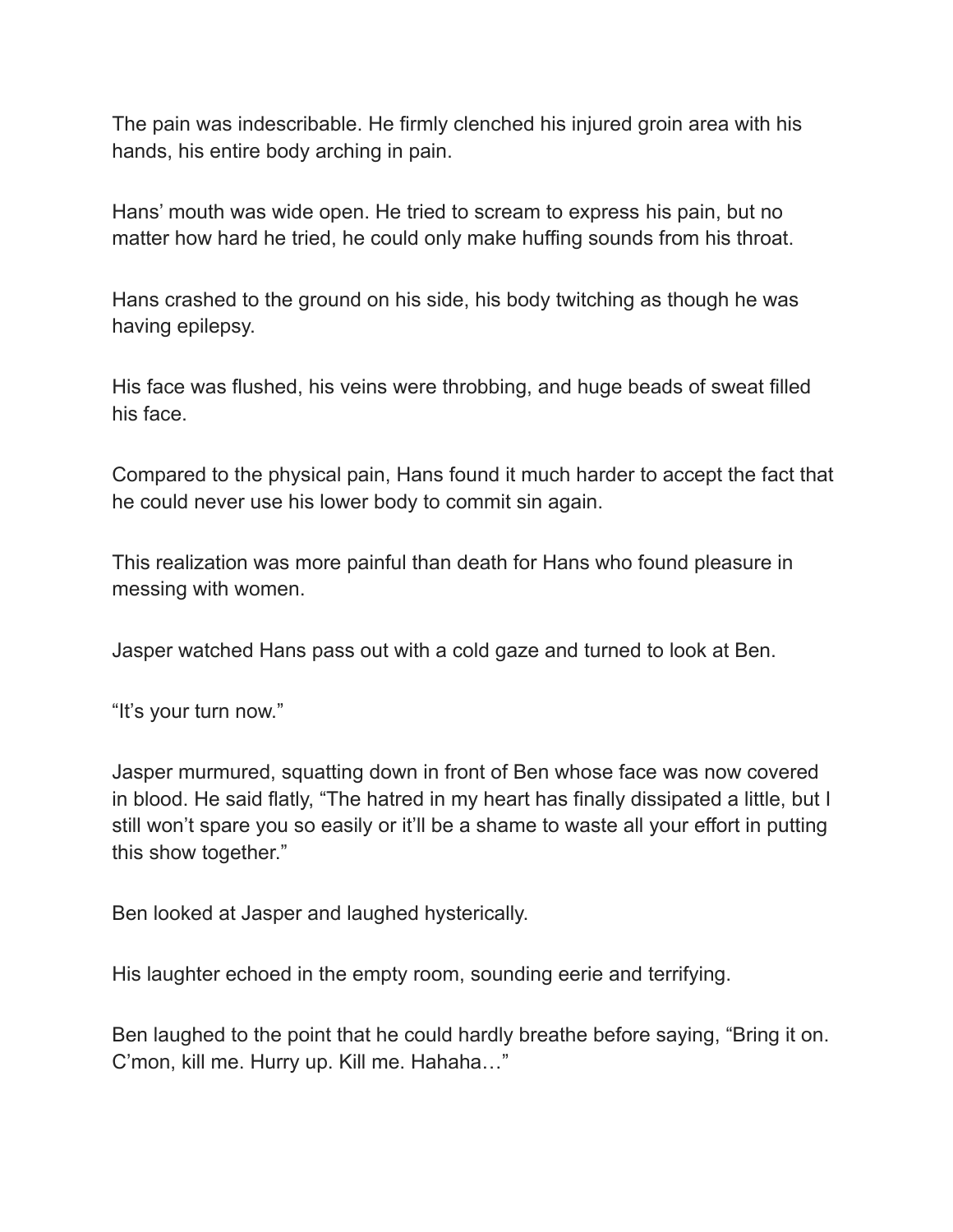Julian walked up to Jasper, stared at Ben, and said in a deep voice, "Let me do it, Jasper."

"Are you planning to kill him?" Jasper asked calmly.

Julian said solemnly, "I'm not afraid of going to prison or shooting myself with a gun. I will bear all of it."

"It's not your turn to take responsibility for this," Jasper said flatly.

"Do you think that by doing so you can make up for your mistakes? Let me tell you that it's far from enough. You'd better stand there. Don't do anything without my command!"

Julian's body quivered as he looked at Jasper.

This big man's eyes turned pink, and he felt a lump in his throat. He clenched his fist firmly, unable to utter a word.

He knew that Jasper was trying to protect him. Jasper did not want him to go to prison for this.

Murdering someone could cost him his life.

What more if that person was Ben?

The Hulls were typical despots.

If Ben was murdered here, punishment would be carried out no matter who did it.

"For many people, killing him is the most merciful thing in the world, so how can I possibly let him have it easy?" Jasper said indifferently.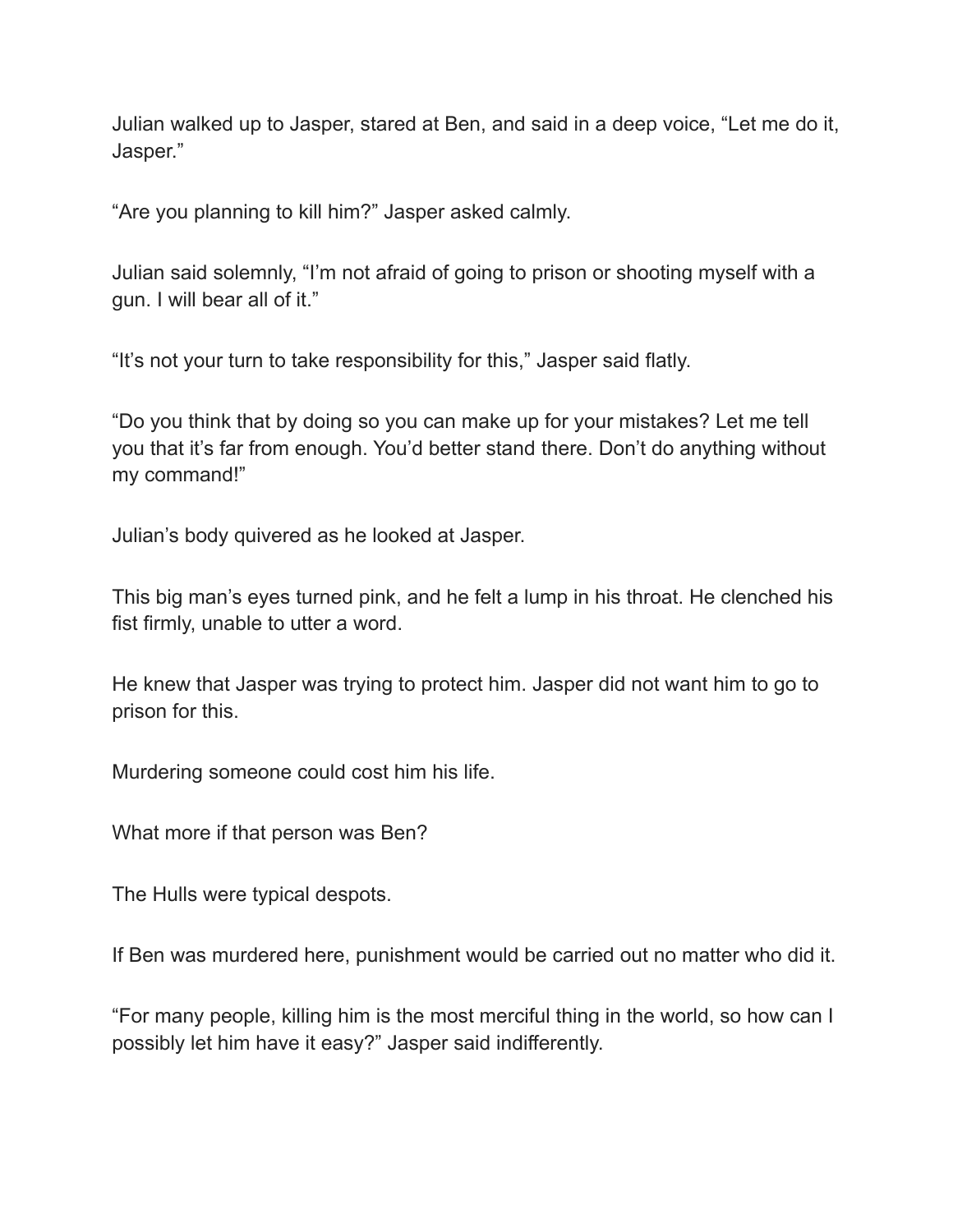"Whereas for Ben, he has enjoyed the sense of superiority that came with being the son of an aristocrat his whole life. Don't you think it's relatively thrilling to see him lose everything and live on the streets one day rather than killing him?

"Call Ian. Ask him to get here within half an hour.

"Even if the gods take the Hulls' side, I will still tear them apart and throw them into chaos!"

#### Life at the Top Chapter 490

At the entrance of Warsaw Community, two cars slowly pulled over on the side of the road.

Sitting in the second car, Ian glanced calmly at a few cars that were parked not far away.

These cars had uniform sequential number plates, and each car was heavily guarded by several well-trained and serious-looking men.

Norman, who was sitting next to Ian, frowned slightly. He said solemnly, "Now that's a tiger's lair!

"What is Jasper trying to do? Why did he ask you to come to such a strange place?"

Ian said with a sullen expression, "I don't know, but I have a feeling that something really bad is about to happen."

Norman sneered and said, "What? You think he's going to kill us? He won't do that unless he wants to kill himself."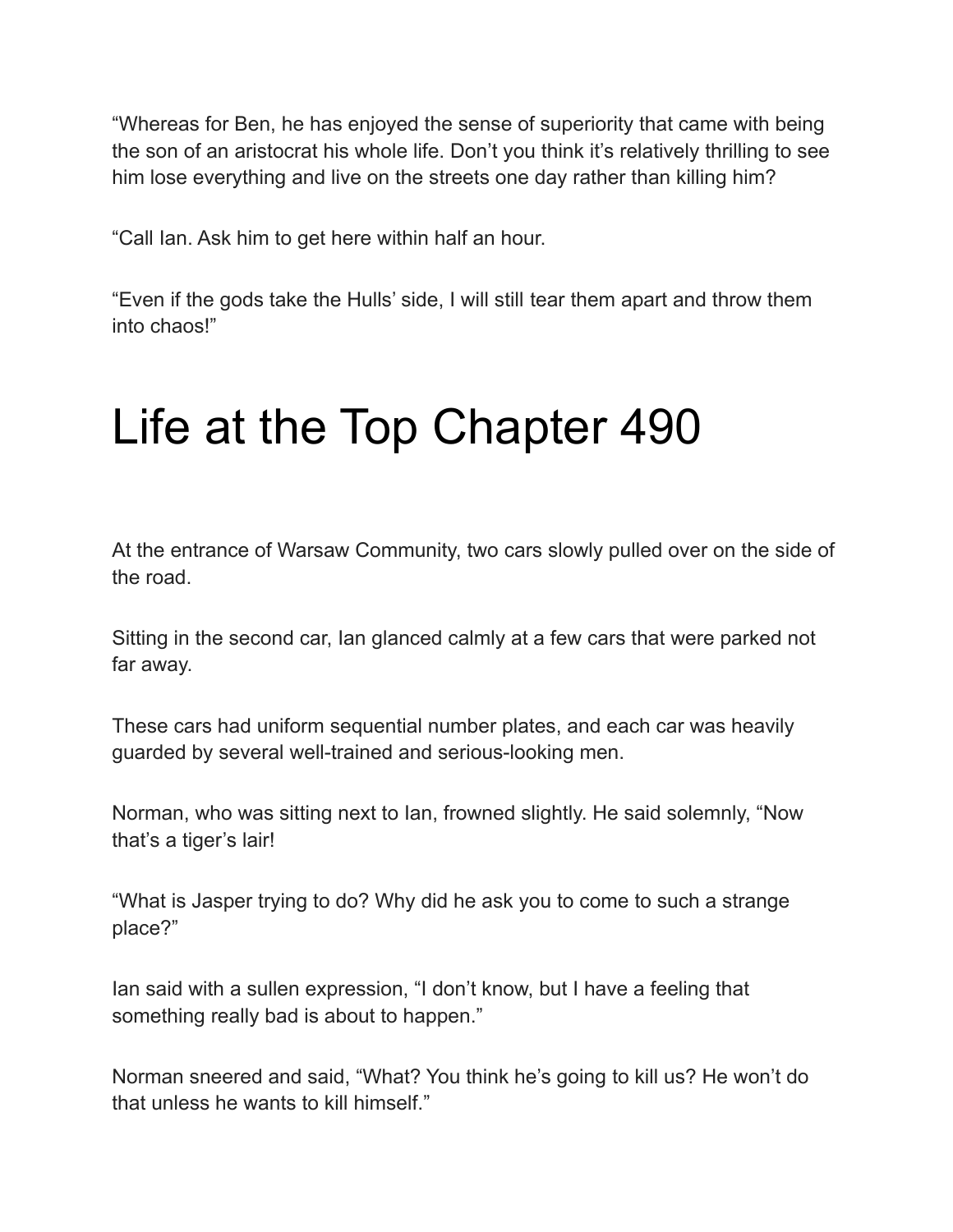Ian said flatly, "I don't think he will. No matter how fierce competitions get in business, there's always a rule. Even if we are openly trying to give him trouble, we will eventually find ways to solve it using business solutions. The same goes for him if he wants to give us trouble."

Norman said with a frown, "But from the look of this place as well as the men in the cars, I don't think he's going to play by the rules. I think I should lead the bodyguards in front and go up with you."

Ian shook his head and said, "No, that will only cause us to sink lower. Since he wants me to arrive within half an hour, I'll go up and see what kind of tricks he's trying to pull.

"Okay then. I'll wait for you here. Give me a call if something happens and I'll lead our men upstairs. I don't think Jasper is that bold," Norman said.

Ian was just about to get out of the car when he thought of something and dialed a number after taking out his phone.

However, the cold and consistent voice of the operator made Ian frown.

"Still can't get in touch with Benny?" Norman asked, knowing who Ian was calling.

Ian nodded with a sullen expression and then suppressed the unease in his heart. He said, "Not just him, but even Hans isn't picking up his phone. It's like the two of them have disappeared."

Norman said with a smile, "You still don't understand Hans' character, do you? They must have gone somewhere to party and have fun. They're probably still lying on top of women right now."

Ian snorted, saying, "They're uncle and nephew too—how ridiculous!"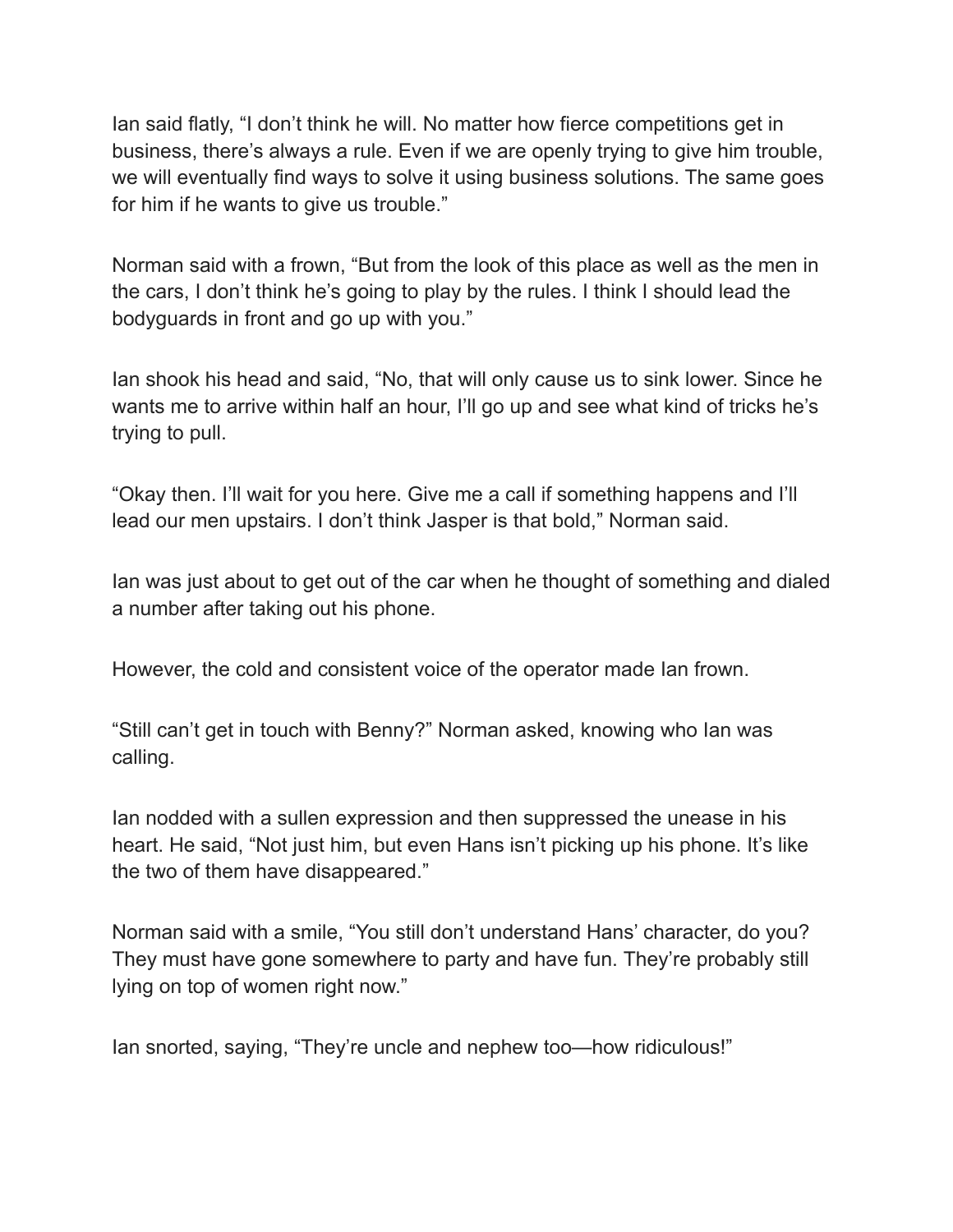Having said that, Ian pushed the door open and walked toward Warsaw Community.

As soon as Ian appeared, he immediately attracted the attention of the bodyguards Jasper had brought.

They knew the situation well. One of the bodyguards walked up to Ian and said with a faint smile on his face, "Mr. Ian, Mr. Laine wants us to show you the way when you arrive."

"I'd like to see what sort of tricks you're trying to pull this time," Ian sneered and followed the bodyguards into the community.

Ordinary communities built before the 2000s were not equipped with elevators, so Ian followed the bodyguards up the stairs.

When they arrived on the second floor, Ian heard a shrill cry coming from upstairs.

The cries sounded extremely distinct because they came straight from the top of Ian's head on the third floor.

It was precisely of its clarity that Ian could tell it was his brother's voice!

What followed the scream was crying and cursing as well as begging for mercy.

Ian could vaguely hear his son's voice as well.

At this moment, Ian was suddenly flustered.

He started running, pushing aside the bodyguards who were standing in his way and rushing upstairs with a sullen expression.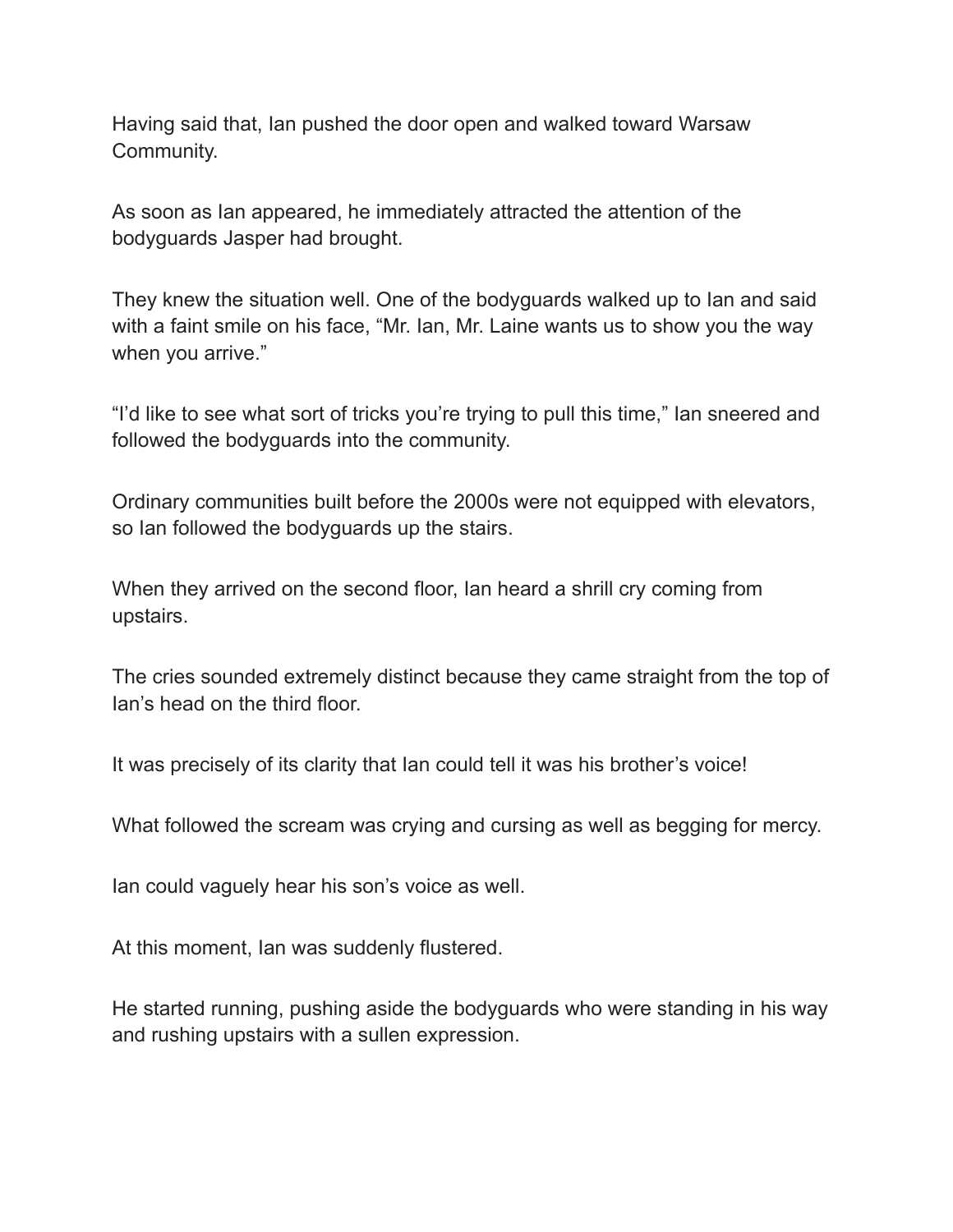Door 303 was closed, but Ian was able to push the door open easily and see what was going on inside.

What he saw made him gasp.

There were bloodstains everywhere, and the place looked like a massacre site.

Both Aaron and Fiona, the bodyguards he was familiar with, were thrown in one corner like two balls of meat. Crimson blood constantly flowed out from underneath their bodies.

If it were not for the rising and falling of their bodies from their breathing, Ian would think that they were already dead.

This was not the most horrifying of all.

The most horrifying thing of all was that he saw a stranger currently stepping on his brother without a single expression on his face.

Hans' face was bruised and swollen. He was holding onto the man's leg desperately, begging for mercy.

Although it seemed as though Hans had not suffered any trauma, his pale face and expression told Ian that Hans had suffered some sort of inhumane torture.

Most importantly, Ian saw his son Ben lying on the ground with his hands badly mangled and bloody. His body was trembling and convulsing constantly.

The strangest thing of all was that even though Ben had suffered such horrible treatment, he did not cry or scream, but instead, he was laughing hysterically.

On his blood-filled face was a ferocious smile, and the glint in his eyes revealed a deep-seated madness.